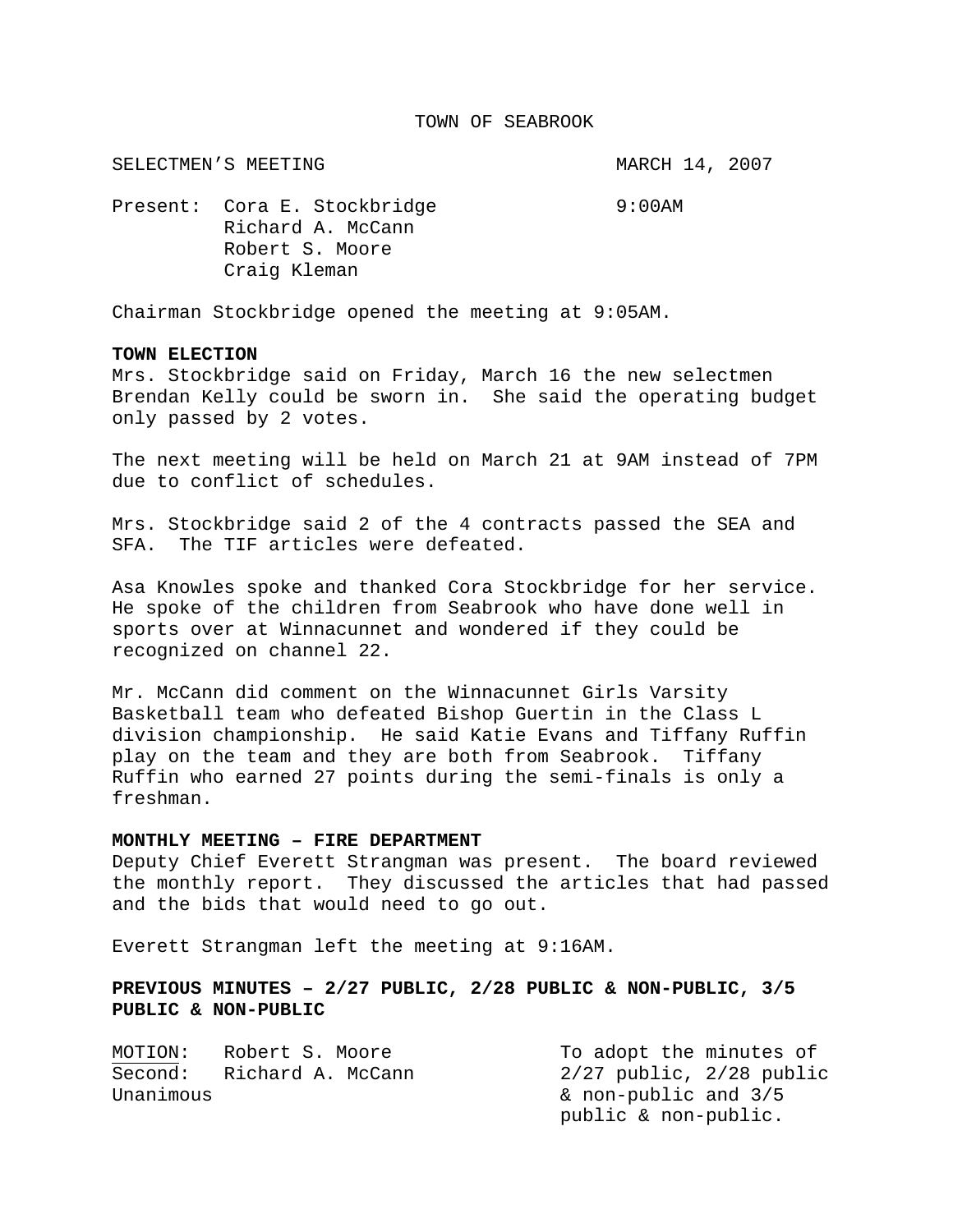SELECTMEN'S MEETING -2- ARRCH 14, 2007

#### **BUSINESS LICENSE**

Established Towing & Repair LLC – 587 Lafayette Road

| MOTION:   | Richard A. McCann | To approve and sign the |
|-----------|-------------------|-------------------------|
| Second:   | Robert S. Moore   | business license.       |
| Unanimous |                   |                         |

### **SOLICITATION PERMITS**

Brownies Troop #2029 – 3/18 – WalMart CubScouts Pack  $323 - 5/5$  &  $5/6 -$  Sam's Boy Scout Troop #44 – 5/26 & 5/27 – Sam's Boy Scout Troop  $#4 - 4/28 \& 4/29 - Sam's$ Community UMC Byfield for World Vision – 3/17 – Shaw's Seabrook Cheerleaders – 3/18 & 3/24 – Linda's Breakfast

| MOTION:   | Richard A. McCann | To approve and sign all |
|-----------|-------------------|-------------------------|
| Second:   | Robert S. Moore   | solicitation permits.   |
| Unanimous |                   |                         |

#### **LETTERS FOR TIMBER CUTS NOT REPORTED**

Mr. Kleman explained why the letters are being sent.

MOTION: Richard A. McCann To approve and sign the Second: Robert S. Moore and letters to be sent. Unanimous

## **REFUND**

Margaret & William Edwards – 67 Dows Lane - \$120

MOTION: Richard A. McCann To approve and sign the Second: Robert S. Moore The Robert Second. Unanimous

#### **2 VETERANS & 1 ELDERLY EXEMPTION**

Sally Bagley – 105 Railroad Avenue – veterans Bruce Sleeper – 944 Lot 14A Lafayette Road – veterans Alvin Locke – 92 Washington Street – elderly

MOTION: Robert S. Moore To approve and sign the Second: Richard A. McCann exemptions. Unanimous

# **REQUEST FOR TRAFFIC LIGHT AT ROUTE 1 & PINE STREET**

Mrs. Stockbridge explained the board has brought forth this issue to the state. The board agreed to send another letter with this request reminding them they had already sent the information. Mr. Moore said another issue is there are no pedestrian crosswalk and two small children almost got hit.